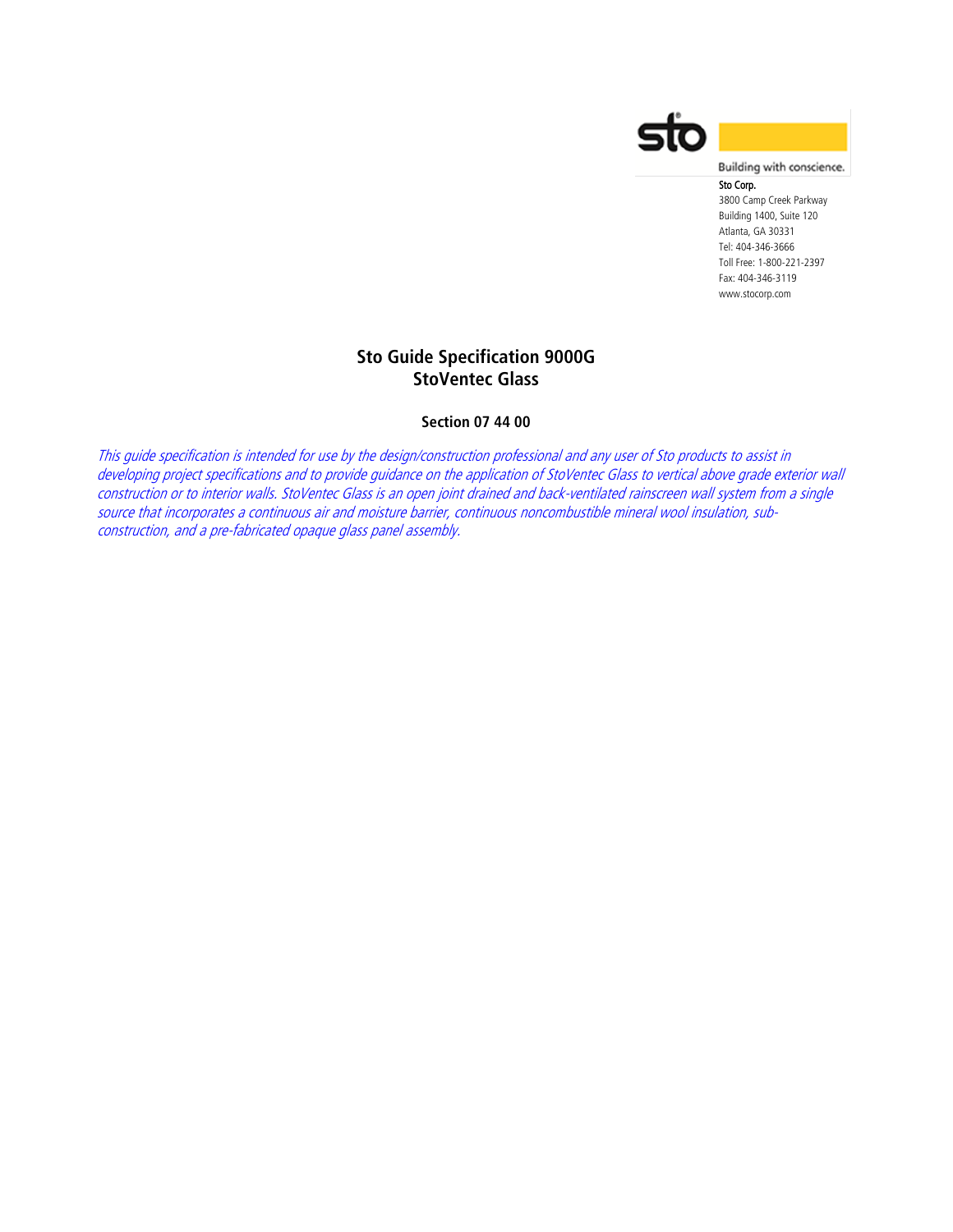

# PART 1 **GENERAL**

### **1.1 SUMMARY**

- A. Provide air and moisture barrier, continuous noncombustible mineral wool insulation, sub-construction, and pre-fabricated opaque glass panel assembly
- B. Related Sections (add/delete, depending on specific project requirements)
	- 1. Section 05 40 00: Cold-Formed Metal Framing
	- 2. Section 06 16 00: Sheathing
	- 3. Section 07 21 00: Thermal Insulation
	- 4. Section 07 26 00: Vapor Retarders
	- 5. Section 07 27 00: Air Barriers
	- 6. Section 07 50 00: Membrane Roofing
	- 7. Section 07 62 00: Sheet Metal Flashing and Trim
	- 8. Section 07 80 00: Fire and Smoke Protection
	- 9. Section 07 90 00: Joint Protection
	- 10. Section 08 10 00: Doors and Frames
	- 11. Section 08 40 00: Entrances, Storefronts, and Curtain Walls
	- 12. Section 08 50 00: Windows

### **1.2 SUBMITTALS**

- A. Manufacturer's specifications, details, installation instructions and product data
- B. Manufacturer's standard warranty
- C. Applicator's industry training credentials
- D. Samples for approval as directed by architect or owner
- E. Prepare and submit project-specific engineering calculations
- F. Prepare and submit project-specific shop drawings

### **1.3 REFERENCES**

- A. AAMA Standards
	- AAMA 509 Voluntary Test and Classification Method for Drained and Back Ventilated Rain Screen Wall Cladding Systems
- B. ASTM Standards
	- C612 Standard Specification for Mineral Fiber Block and Board Thermal insulation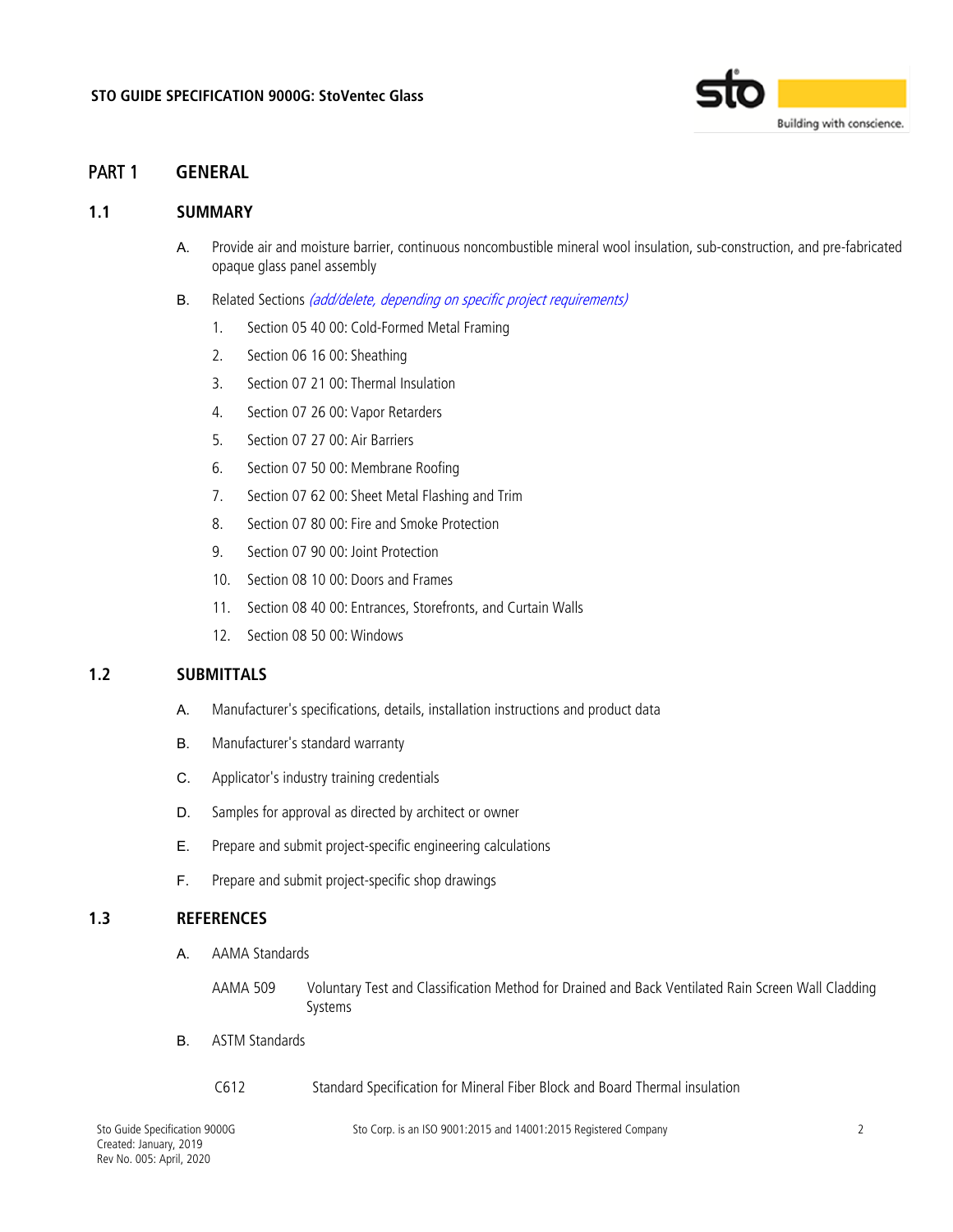### **STO GUIDE SPECIFICATION 9000G: StoVentec Glass**



| C <sub>1177</sub> | Specification for Glass Mat Gypsum for Use as Sheathing                                                                                                                |
|-------------------|------------------------------------------------------------------------------------------------------------------------------------------------------------------------|
| E84               | Test Method for Surface Burning Characteristics of Building Materials                                                                                                  |
| E119              | Method for Fire Tests of Building Construction and Materials                                                                                                           |
| E283              | Standard Test Method of Determining Rate of Air Leakage Through Exterior Windows, Curtain Walls, and<br>Doors Under Specified Pressure Differences across the Specimen |
| E330              | Test Method for Structural Performance of Windows, Curtain Walls, and Doors by Uniform Static Air<br>Pressure Difference                                               |
| E331              | Standard Test Method for Water Penetration of Exterior Windows, Skylights, Doors, and Curtain Walls by<br>Uniform Static Air Pressure Difference                       |
| E2178             | Standard Test Method for Air Permeance of Building Materials                                                                                                           |
| E2357             | Standard Test Method for Determining Air Leakage of Air Barrier Assemblies                                                                                             |
| E2570             | Standard Test Method for Evaluating Water-Resistive Barrier (WRB) Coatings Used Under Exterior<br>Insulation and Finish Systems (EIFS) or EIFS with Drainage           |

C. NFPA Standards

| NFPA 220 | Standard on Types of Building Construction                                                                                                                     |
|----------|----------------------------------------------------------------------------------------------------------------------------------------------------------------|
| NFPA 285 | Standard Fire Test Method for Evaluation of Fire Propagation Characteristics of Exterior Non-Load-Bearing<br>Wall Assemblies Containing Combustible Components |

# **1.4 DESIGN REQUIREMENTS**

NOTE: Coordinate this section with other material specification sections and detail drawings as applicable.

- A. Allowable deflection normal to the plane of the wall for back-up wall construction: L/300
- B. Comply with allowable whole building air leakage requirement of [insert air leakage resistance)
- C. Comply with applicable design wind pressure requirements of [insert design wind pressure]
- D. Comply with fire-resistive design requirements of [insert hourly fire-resistance rating]
- E. Comply with applicable U-value requirements of [insert U-value]

## **1.5 PERFORMANCE REQUIREMENTS**

NOTE: For detailed performance, test results and criteria, refer to StoVentec Glass Testing Summary

- A. Air and Moisture Barrier
	- 1. Vapor permeable air and moisture barrier in compliance with ASTM E2178, with material air leakage of less than 0.004 cfm/ft<sup>2</sup> (0.02 L/s/m<sup>2</sup>), and ASTM E2357, with assembly air leakage of less than 0.04 cfm/ft<sup>2</sup> (0.2 L/s/m<sup>2</sup>)
	- 2. Water-resistive barrier in conformance with physical requirements of ASTM E2570
- B. Insulation
	- 1. Non-combustible mineral wool insulation as defined by NFPA 220 in compliance with ASTM C612 Type IVA requirements with 0 flame spread and 0 smoke development when measured in accordance with ASTM E84
- C. Composite Fire Break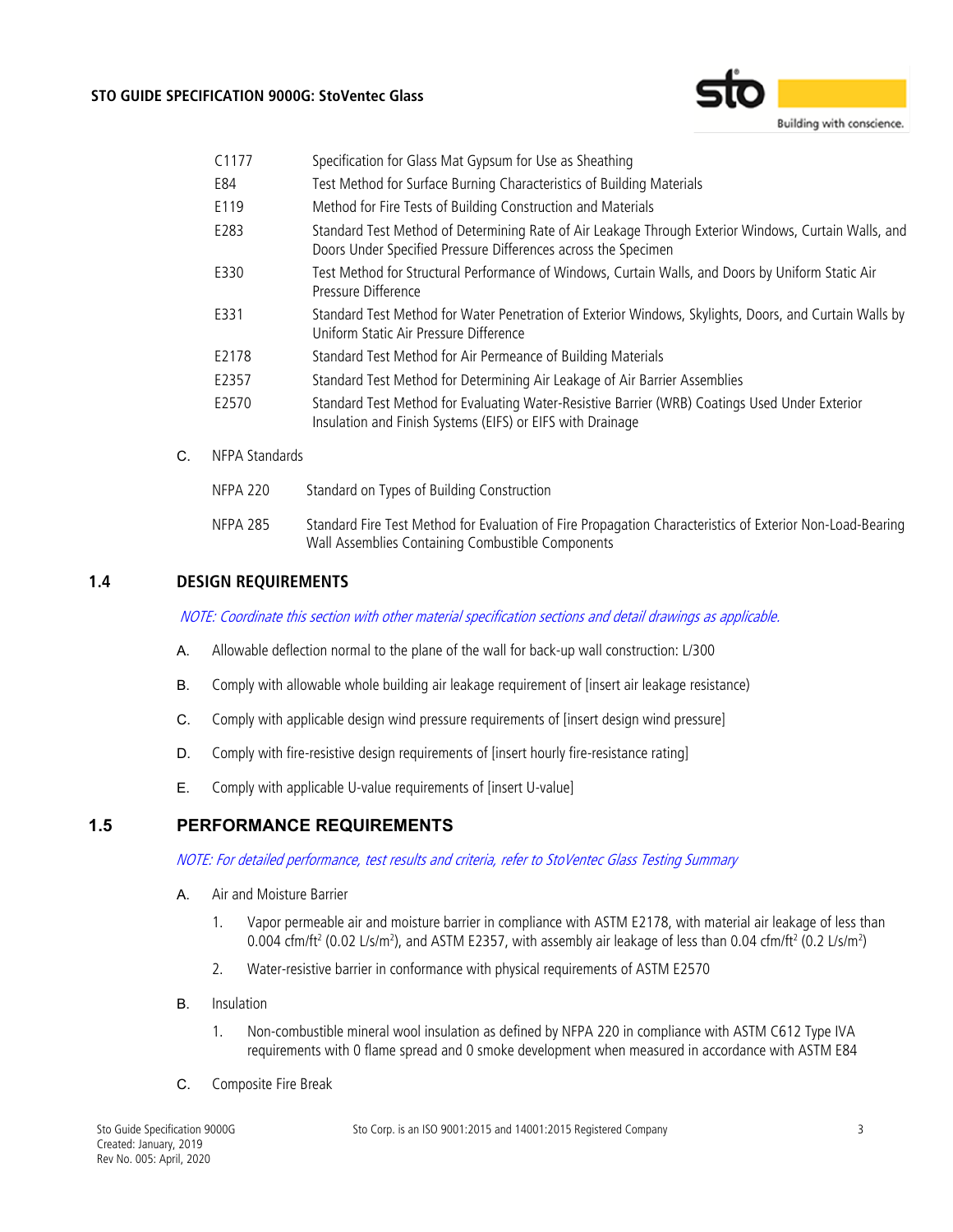

- 1. Mineral Wool Nominal 6 lb/ft<sup>3</sup> (96kg/m<sup>3</sup>) density non-combustible mineral wool insulation, minimum 4in (~100mm) tall lamella strip (fibers oriented perpendicular to wall), faced with intumescent tape, nominal 75 lb/ft3 (1200 kg/m3 ) flexible intumescent material of exfoliated graphite that foams up under influence of pressure and temperature
- D. Metal Fire Break
	- 1. Minimum 0.38mm corrosion resistant metal of sufficient dimension to overlap inner face of carrier board by minimum 10mm (~3/8in)
- E. Dual Barrier Fire Break
	- 1. Nominal 6 lb/ft<sup>3</sup> (96kg/m<sup>3</sup>) density, minimum 4 in (~100mm) tall non-combustible mineral wool insulation lamella strip (fibers oriented perpendicular to wall), cut for compression fit between vertical T-Profiles, and combined with metal fire break, minimum 0.38mm corrosion resistant metal of sufficient dimension to overlap inner face of carrier board by minimum 10mm (~3/8in), faced with minimum 50mm (2in) tall intumescent tape
- F. Sub-Construction
	- 1. 2.0mm (~1/16in) Small Gliding Point (GP) and 2.5mm (~1/8) Large Fixed Point (FP), Type 304 or 316 Ti stainless steel wall brackets
	- 2. Minimum 2.0mm (~1/8in) Type 6063 T-66 or 6005A-T5 aluminium alloy T-profiles and L-Profiles
- G. Pre-Fabricated Glass Panel Assembly
	- 1. 6mm or 8mm (~1/4 or 5/16in) tempered and heat soaked security glass, fully bonded with silicone adhesive to 20mm (~13/16in) carrier board comprised of 92% recycled expanded glass granulate with required Type 6063-T66 or 6005A-T5 carrier profile attached and accompanying agraffe profile for mounting to sub-construction [insert glass type and color as specified by architect or owner from manufacturer's sample selection]

# **1.6 QUALITY ASSURANCE**

- A. Manufacturer Requirements
	- 1. Air and moisture barrier and insulated wall cladding manufacturer for a minimum of thirty-five (35) years
	- 2. Manufacturing facilities ISO 9001:2015 certified Quality System and certified Environmental Management System
- B. Contractor Requirements
	- 1. Engaged in application of similar systems for a minimum of three (3) years
	- 2. Knowledgeable in the proper use and handling of Sto materials
	- 3. Employ skilled mechanics who are experienced and knowledgeable in air and moisture barrier, curtain wall and rainscreen wall application, and familiar with the requirements of the specified work
	- 4. Successful completion of minimum of three (3) projects of similar size and complexity to the specified project
	- 5. Provide the proper equipment, manpower and supervision on the job site to install the system in compliance with Sto's published specifications and details and the project plans and specifications.
	- 6. Provide engineering calculations to verify conformance with project wind load resistance requirements and adequacy of attachment to back-up wall construction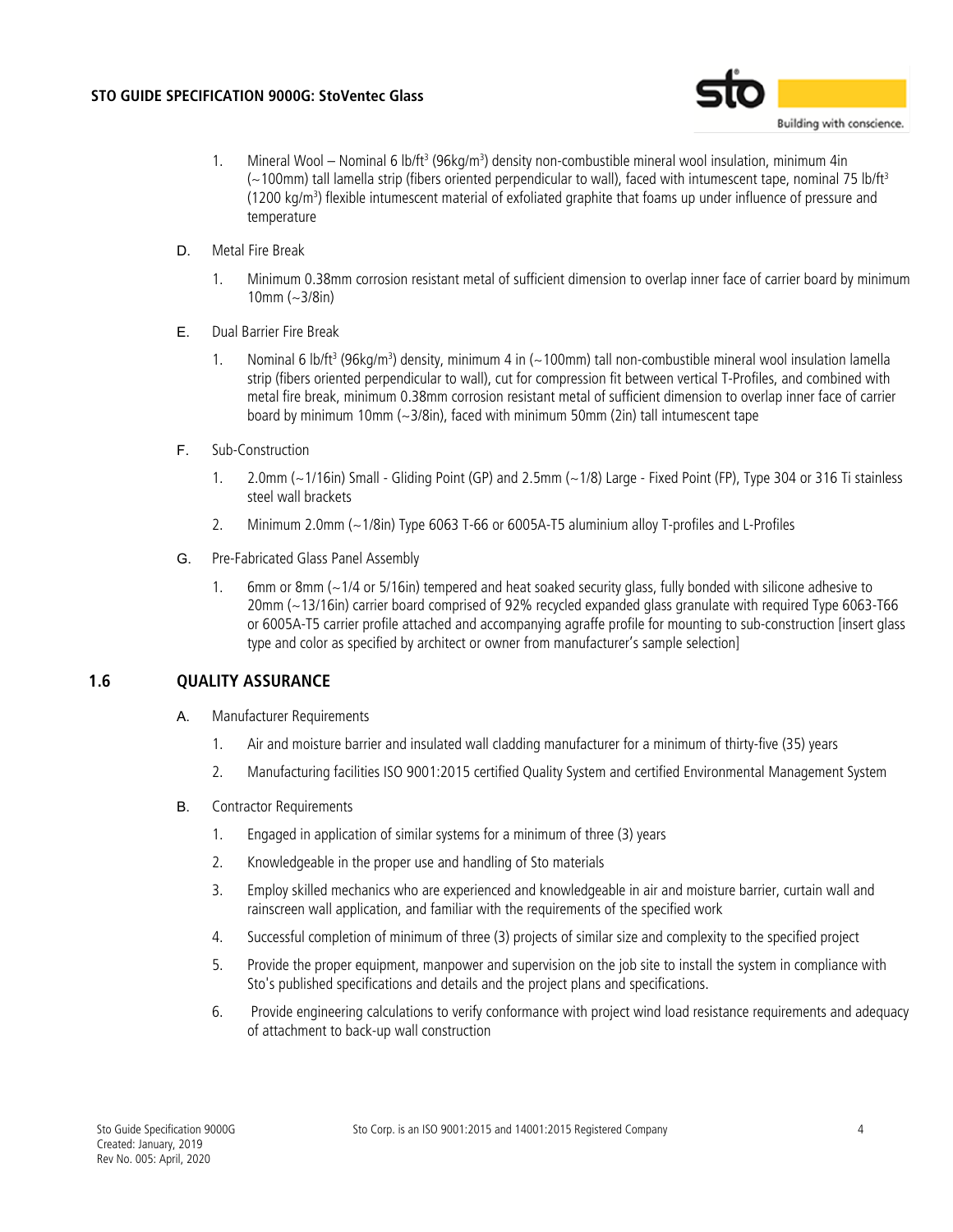

- 7. Provide shop drawings with details at joints, seams, penetrations, and connections at foundation and roofing for air barrier continuity; spacing, layout and connections of sub-construction components; location and type of fire breaks; layout, connections, and joint spacing of glass panels; sill flashing, copings, jamb closures, and joints sealant type(s) and location
- C. Insulation Board Manufacturer Requirements
	- 1. Mineral wool board manufacturer for a minimum of 30 years
- D. Mock-up Testing
	- 1. Construct full-scale mock-up of typical air/moisture barrier and exterior cladding /window wall assembly with specified tools and materials and test air and water infiltration and structural performance in accordance with ASTM E283, ASTM E331 and ASTM E330, respectively, through independent laboratory. Mock-up shall comply with requirements of project specifications. Where mock-up is tested at job site maintain approved mock-up at site as reference standard. If tested off-site accurately record construction detailing and sequencing of approved mock-up for replication during construction.
- E. Inspections
	- 1. Provide independent third-party inspection where required by code or contract documents
	- 2. Conduct inspections in accordance with code requirements and contract documents

# **1.7 DELIVERY, STORAGE AND HANDLING**

- A. Deliver all materials in their original sealed containers bearing manufacturer's name and identification of product. Store cartons and bundles of material inside in a dry area until ready for use on pallets. Store off the ground on pallets in a dry location out of direct sunlight during installation.
- B. Store wet products (pail products) in a dry area and protect from extreme heat, 90 degrees F (32 degrees C), freezing, and direct sunlight
- C. Store sealant (cartridge and sausage products) in a cool (less than 80 degrees F [26.7 degrees C]) dry area. Protect from heat, freezing, moisture, and direct sunlight. Store away from sources of ignition.

### **1.8 PROJECT/SITE CONDITIONS**

- A. Provide a secure staging area for storage of sub-construction components and glass panels to protect from damage
- B. Provide supplementary heat for installation of coating (pail products) in temperatures less than 40°F (4°C)
- C. Provide supplementary heat for installation of sub-construction and glass panels in temperatures less than 25°F (-3.8°C)
- D. Provide protection of surrounding areas and adjacent surfaces from application of products

# **1.9 COORDINATION/SCHEDULING**

(The work in this section requires close coordination with related sections and trades. Sequence work to provide protection of installed materials from weather deterioration)

A. Provide site grading such that the wall cladding assembly terminates above grade a minimum of 6 inches (152 mm)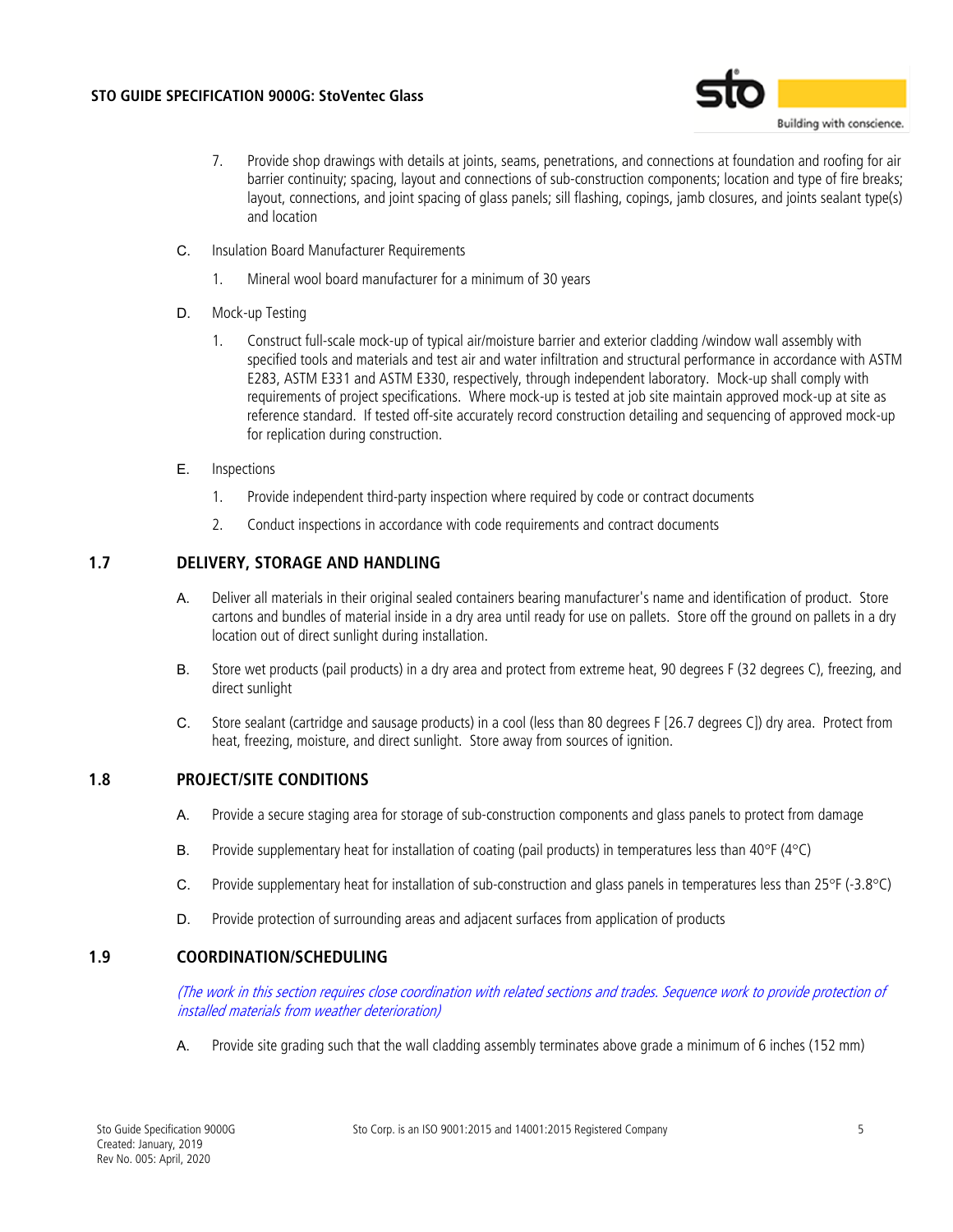#### **STO GUIDE SPECIFICATION 9000G: StoVentec Glass**



- B. Coordinate installation of foundation waterproofing, roofing membrane, windows, doors and other wall penetrations to provide a continuously connected air and moisture barrier
- C. Provide protection of rough openings before installing windows, doors, and other penetrations through the wall
- D. Schedule work such that the air and moisture barrier is exposed to weather no longer than 180 days
- E. Install window and door head flashing immediately after windows and doors are installed
- F. Install diverter flashings wherever water can enter the wall assembly to direct water to the exterior
- G. Install sheet metal flashing and trim closures at terminations with windows, doors, and similar through wall penetrations
- H. Install sub-construction after air and moisture barrier is completely dry
- I. Install fire breaks at floor lines, openings, and other required locations
- J. Install continuous insulation between or over sub-construction
- K. Install horizontal agraffe profiles at required locations and mount glass panel assembly as designated in shop drawings with required joint spacing
- L. Install sill flashings, copings, jamb closures, and sealant immediately after installation of the glass panel assembly
- M. Attach penetrations at pre-determined locations and through pre-designated factory formed holes in the glass panel assembly to structural support
- N. Provide airtight and watertight seals to the air and moisture barrier and to the glass panel assembly.

### **1.10 WARRANTY**

A. Provide manufacturer's standard warranty

# **PART 2 PRODUCTS**

### **2.1 MANUFACTURERS**

- A. Provide air and moisture barrier, sub-construction, and pre-fabricated glass panel assembly from single source manufacturer or approved supplier
- B. The following are acceptable manufacturers:
	- 1. Sto Corp. air and moisture barrier, sub-construction, and glass panel assembly
	- 2. Owens-Corning mineral wool insulation, mineral wool floor line and head of opening fire barrier
	- 3. Rolf Kuhn flexible intumescent tape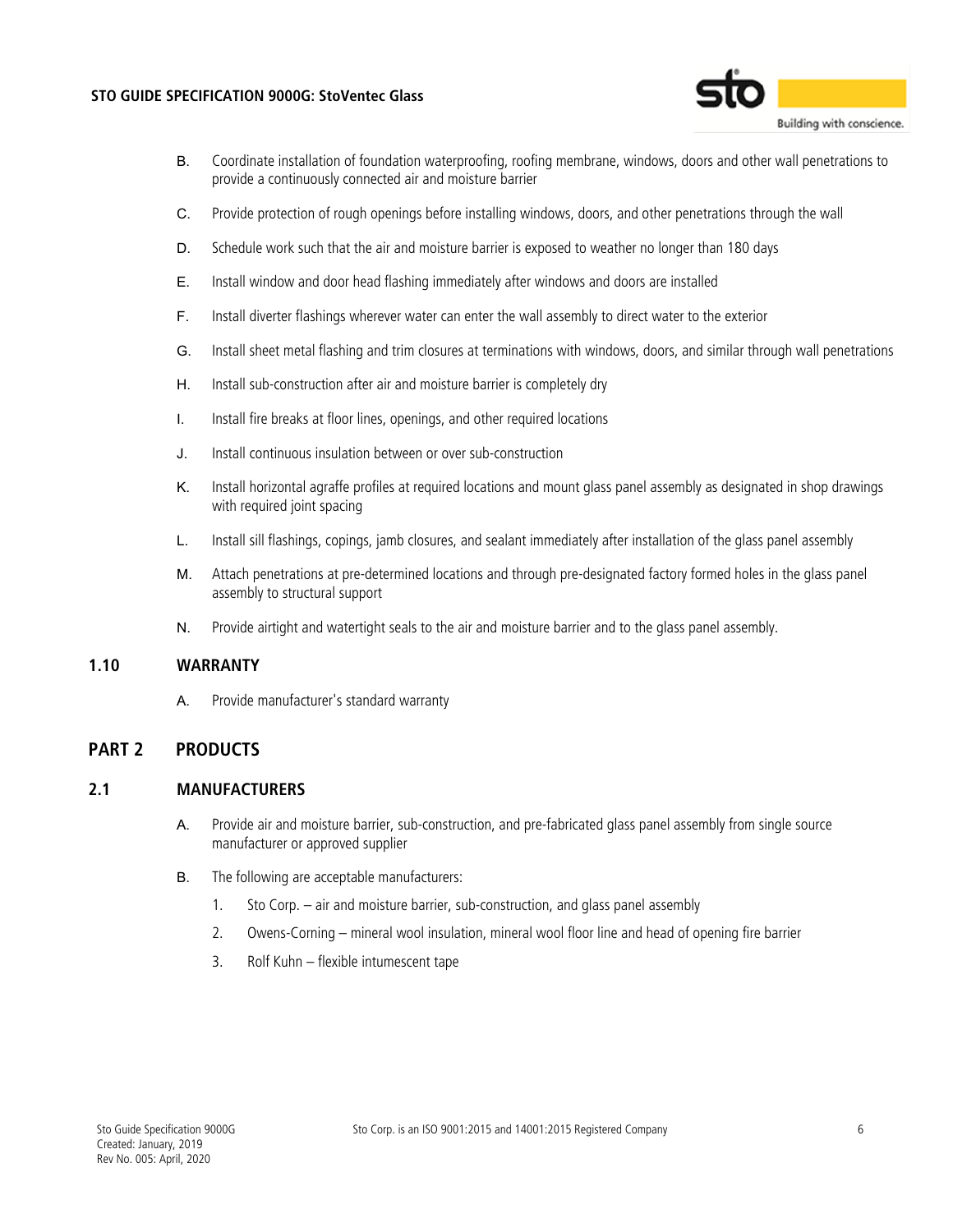

## **2.2 AIR AND MOISTURE BARRIER**

Note: Select any of the listed joint treatment or rough opening protection and detail component options and top coat with the listed air and moisture barrier coating

- A. StoGuard®
	- 1. Joint Treatment, Rough Opening Protection, and Static Transition Detail Components:
		- a. Sto Gold Fill® ready mixed coating applied by trowel or knife for rough opening protection of frame walls and joint treatment of sheathing when used with StoGuard Mesh. Also used as a detail component with StoGuard Mesh to splice over back flange of starter track, flashing, and similar ship lap details
		- b. Sto AirSeal® with StoGuard Fabric and RediCorners ready mixed coating applied by brush, roller or spray for joint treatment of sheathing when used with StoGuard Fabric, and rough opening protection of frame walls when used with StoGuard Fabric and RediCorners. Also used as a detail component with StoGuard Fabric to splice over back flange of starter track, flashing, and similar ship lap details
		- c. Sto RapidGuard® one component STPE rapid drying gun-applied treatment for sheathing joints, rough openings, seams, cracks, penetrations and other static transitions in above grade wall construction
	- 2. Air and Moisture Barrier Coating
		- a. Sto AirSeal® ready mixed vapor permeable air and moisture barrier coating for concrete, concrete masonry, wood-based sheathing, and glass mat gypsum sheathing
	- 3. Static or Dynamic Transition Detail Component
		- a. StoGuard Transition Membrane flexible air barrier material for continuity at static transitions such as sheathing to foundation, dissimilar materials (CMU to frame wall), wall to balcony floor slab or ceiling, and shingle lap transitions to flashing. Also used for dynamic joints: floor line deflection joints, masonry control joints, and through wall joints in masonry or frame construction

# **2.3 INSULATION BOARD**

A. Owens Corning Thermafiber® RainBarrier 45 mineral wool insulation board in conformance with ASTM C612, Type IVA requirements, nominal 4.5 lb/ft<sup>3</sup> density (0.28 kg/m<sup>3</sup>), and R-4.3 per inch (RSI - 0.74)

### **2.4 FLOOR LINE FIRE STOP**

Note: A, B, and C are acceptable alternatives.

- A. Composite Fire Break mineral wool insulation with surface mount intumescent tape:
	- 1. Owens Corning Thermafiber® RainBarrier HD mineral wool insulation board in conformance with ASTM C612, Type IVA requirements, nominal 6.0 lb/ft<sup>3</sup> density (96.1 kg/m<sup>3</sup>), and R-4.3 per inch (RSI - 0.74).
	- 2. Rolf Kuhn 2mm (~1/16in) ROKU® intumescent strip with adhesive backing (field applied over insulation refer to Sto Details)
- B. Metal fire break
	- 1. Minimum 0.38mm corrosion resistant metal of sufficient dimension to overlap inner face of carrier board by minimum 10mm (~3/8in)
- C. Dual Barrier Fire Break mineral wool insulation with metal fire break and intumescent tape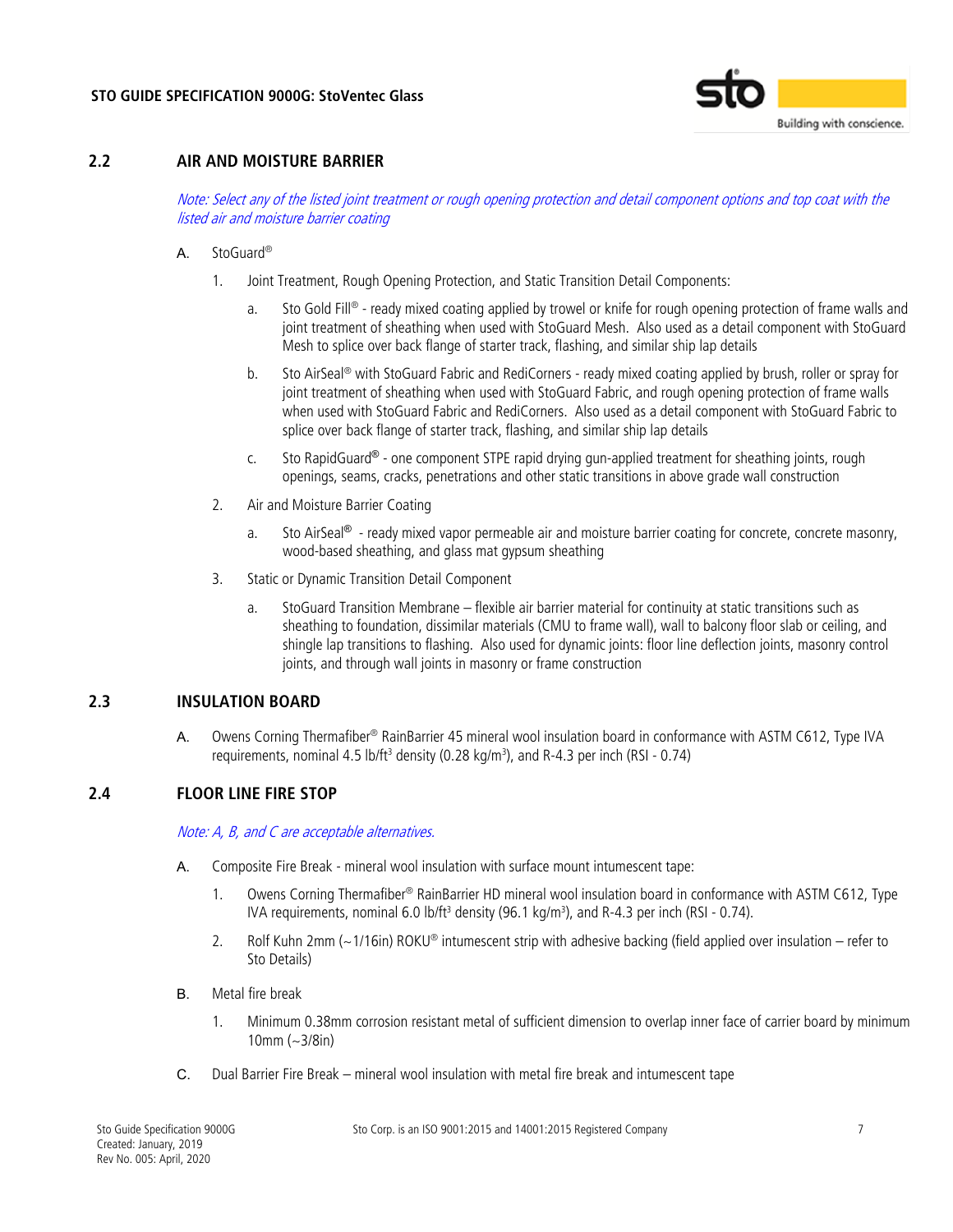

- 1. Owens Corning Thermafiber® RainBarrier HD mineral wool insulation board in conformance with ASTM C612, Type IVA requirements, nominal 6.0 lb/ft<sup>3</sup> density (96.1 kg/m<sup>3</sup>), and R-4.3 per inch (RSI - 0.74).
- 2. Minimum 0.38mm corrosion resistant metal of sufficient dimension to overlap inner face of carrier board by minimum 10mm (~3/8in) (field applied over insulation – refer to Sto Details)
- 3. Rolf Kuhn 2mm (~1/16in) ROKU® intumescent strip with adhesive backing (field applied over metal fire break refer to Sto Details)

# **2.5 SUB-CONSTRUCTION**

- A. StoVentro™ Bracket 2.0mm and 2.5mm  $\left(\sim\right)$ 1/16 and 1/8in) stainless steel wall brackets
- B. StoVentro™ T-Profile and L-Profile 2.0mm (~1/16in) aluminum vertical and horizontal profiles

### **2.6 WALL PANEL**

#### Note: wall panel comes with StoVentro Agraffe Profile for mounting to sub-construction

A. StoVentec Glass Panel – pre-fabricated panel with 6mm or 8mm opaque, heat soaked and tempered security glass fully bonded with silicone adhesive to Sto Carrier Board A+, and StoVentro Panel Profile attached to the back

### **2.7 ACCESSORIES**

- A. StoVentro Agraffe Profile horizontal profile attached to vertical StoVentro T-Profiles that mates with StoVentro Panel Profile attached to the back of the StoVentec Glass Panel assembly
- B. Sto Ventro Sub-Construction Screw 5.5x19mm or 22mm  $\sim$  3/16 x  $\frac{3}{4}$  or 7/8in) S8 stainless steel hex head fasteners for securing StoVentro T-Profiles and L-Profiles to StoVentro Brackets, and for attaching horizontal StoVentro Agraffe Profiles to vertical StoVentro T-Profiles
- C. StoVentro Adjustment Screw stainless steel fastener for leveling of StoVentec Glass Panel assembly
- D. Stainless steel flashing, trim and corners (by others)
- E. Aluminum trims and accessories (by others)
- F. Sto Ventilation Profile perforated aluminum accessory for use at the base of the wall or at window heads to permit air flow and block insects and debris from entering the ventilation cavity
- G. Sto Aluminum Starter Track Profile L-shaped accessory for use at the base of the wall to support continuous insulation starter course
- H. Stainless steel fasteners for mounting brackets to steel stud, wood stud, concrete, or concrete masonry back-up wall construction (by others)
- I. Fasteners, impaling pins, or other attachment devices for mounting insulation, floor line fire break materials (by others)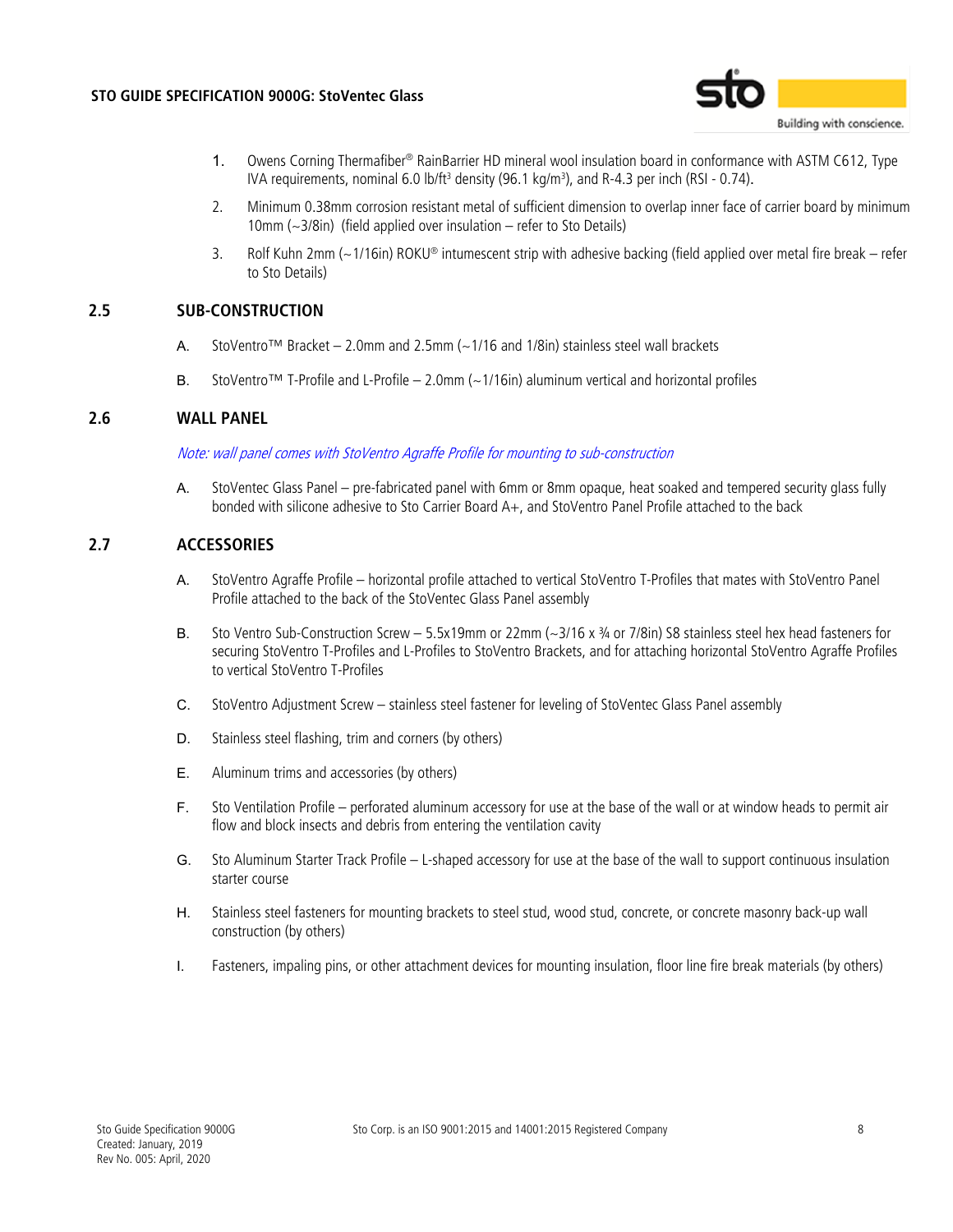

# **PART 3 EXECUTION**

### **3.1 ENGINEERING AND SHOP DRAWINGS**

A. Cladding sub-contractor shall provide engineering and shop drawings identifying structural attachments to back-up wall construction, air and moisture barrier components and transition materials and connections for air barrier continuity, location and type of fire breaks, layout of sub-construction components (including fixed or sliding point brackets) and connections (fixed or sliding point), and glass panel locations and joint spacing, sill flashing, copings, jamb closures, and joint sealant type(s) and location

### **3.2 ACCEPTABLE INSTALLERS**

A. Prequalify under Quality Assurance requirements of this specification (section 1.6 B)

### **3.3 EXAMINATION**

- A. Inspect all surfaces to receive the wall system. Surfaces must be fully cured, structurally sound, clean, dry and free of frost, damage, and all bond inhibiting materials, including dirt, dust, efflorescence, form oil and other foreign matter.
- B. Inspect sheathing surfaces for compliance with this specification, the applicable building code, and manufacturer requirements.
- C. Inspect surface plane for compliance with tolerance of not greater than ¼ inch in 10 feet [6mm in 3.0m] deviation in plane.
- D. Report deviations from the requirements of project specifications or other conditions that might adversely affect the air and moisture barrier, insulation board, sub-construction, or glass panel assembly installation to the General Contractor. Do not start work until deviations are corrected.

## **3.4 SURFACE PREPARATION**

A. Remove surface contaminants, repair cracks, spalls or damage in concrete and concrete masonry surfaces and level concrete and masonry surfaces to comply with required tolerances. Repair holes, gaps, over-driven fasteners in sheathing surfaces, and replace damaged sheathing

# **3.5 INSTALLATION**

A. Install air and moisture barrier, continuous insulation, sub-construction, and glass panel assembly in conformance with manufacturer's written instructions. Refer to StoGuard Installation Instructions, StoVentec Application Guide, and StoVentec Design Guide and Detail booklet.

### **3.6 PROTECTION**

- A. Provide protection of installed wet component materials from dust, dirt, precipitation, freezing and continuous high humidity until they are fully dry
- B. Provide protection of installed materials from water infiltration, mechanical or other damage during and after installation

#### **3.7 CLEANING, REPAIR AND MAINTENANCE**

A. Clean and maintain the finished wall surface for a fresh appearance and to prevent water entry into and behind the system.